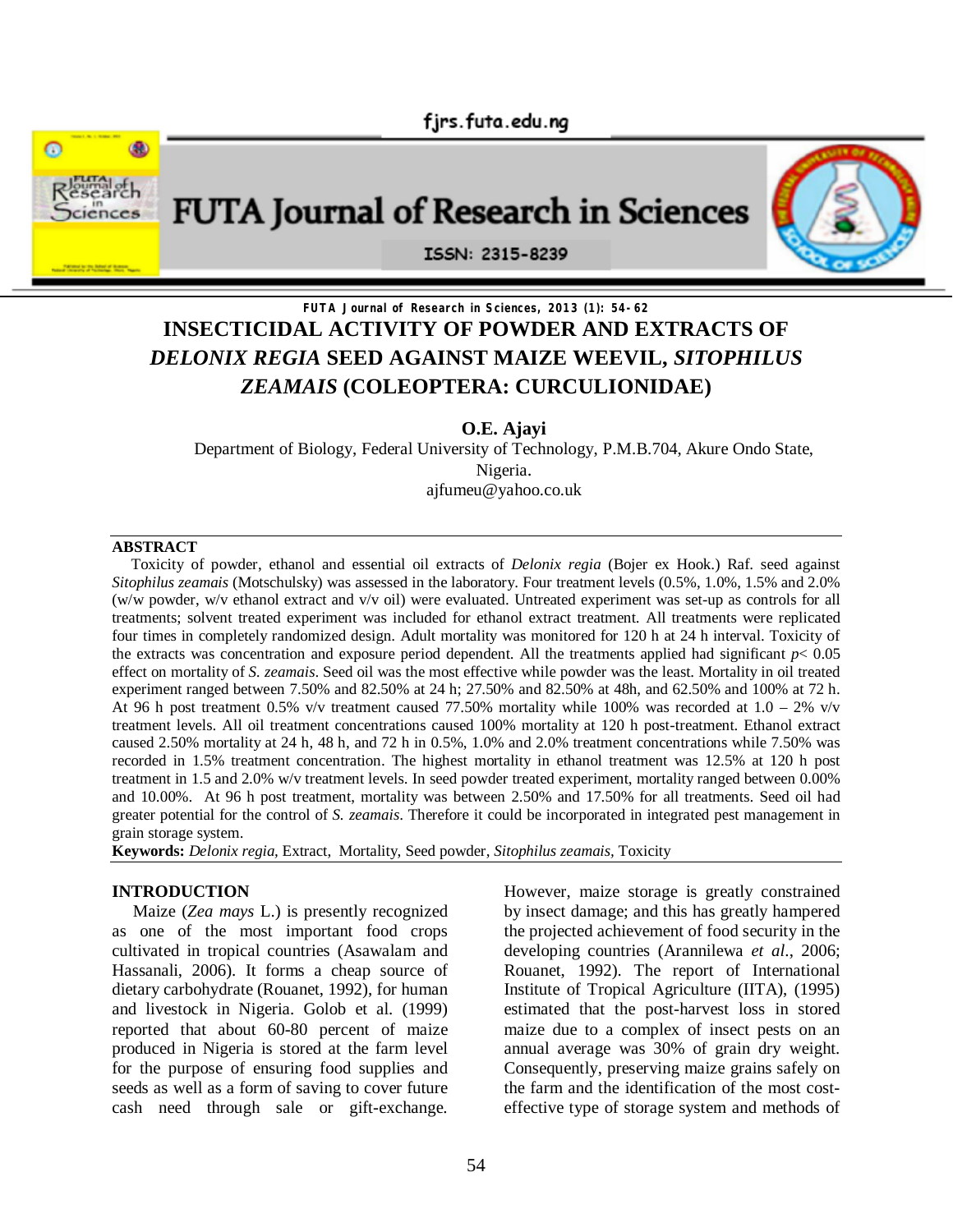pest control to use, have posed significant problems to the farmers. According to Nukenine *et al*. (2002) and Ngamo *et al.* (2004), the maize weevil, *Sitophilus zeamais* (Motsch.) is the most important post-harvest insect pest causing severe damage to stored maize grain in the tropics.

*Sitophilus zeamais* (Curculionidae: Coleoptera) is a primary, field-to-store pest of maize. The adults attack whole grains and larva feeds and develop entirely within grain (Storey, 1987). Ileleji *et al*. (2004) inferred that the development of this pest in a stored grain mass could result in total damage of the grain kernels. To prevent such losses however, most small holders rely on the use of synthetic insecticides; but the high cost, toxicity to non-target organisms, inherent environmental hazards and the development of resistance by insect pests have limited their effective use for maize storage (Al- Moajel, 2006) thus there is a need for an effective, easy to use, biodegradable alternative that will be safe effective, easy to use, biodegradable and safe to human health and the environment (Arannilewa *et al*., 2006).

The use of plant powder and extracts in the control of stored products insects has been ancient practice (Qi and Burkholder, 1981; Secoy and Smith, 1983; Ho *et al*., 1994; Talukder and Howse, 1995; Huang *et al*., 2002; Lale and Yusuf, 2001; Al-Moajel, 2003). Essential oils and individual compounds from medicinal and aromatic plants have been known to exhibit anti-feedant properties against a number of insects (Huang *et al*., 2000; Koschier *et al*., 2002). Lajide *et al.* (1998) reported the effectiveness of some of these plant powders by causing mortality of *S. zeamais*. Asawalam *et al*. (2007) also suggested that the weevils would prefer to avoid maize grains treated with any plant powder. Therefore, this study evaluated the effectiveness of dry seed extracts (crude and essential oil) of *Delonix regia* as protectant of stored maize grains against damage by the maize weevil, *S. zeamais*.

# **MATERIALS AND METHODS**

This study was carried out in the laboratory under tropical condition of  $28 \pm 2$  °C and relative humidity of  $75 \pm 5\%$ . The maize grains used as substrate in this study was obtained from Open market in Akure Ondo State, and stored

temporarily in a deep freezer at -20  $^{\circ}$ C for 72 h to eliminate insipient infestation of insects (Adedire and Ajayi, 2003).

# **Insect Culture**

Adult *S. zeamais* used for the study was obtained from naturally infested maize grains in open market in Akure, Ondo State, Nigeria. From this stock, pure culture was raised on maize grains to obtain new generations in the laboratory at ambient temperature  $28 \pm 2$  °C and relative humidity  $75 \pm 5\%$  following the method described by Asawalam (2006). Freshly emerged adults of *S. zeamais* were then used for the experiment.

# **Plant Collection and Extract preparation**

Dry seeds of *D. regia* dry seeds were collected from the premises of the Federal University of Technology Akure (FUTA), Ondo State, Nigeria. The plant identity was authenticated at the Department of Forestry and Wood Technology of the same University. The seeds were crushed and the yellow cotyledon was removed, and thereafter milled into fine powder using Fooder Hammer Milling Machine (MODEL SLC 500, (KW) 7.5, (KG) 1500) at the Department of Animal Production and Health (APH) in the Federal University of Technology Akure (FUTA).

 Crude extract of *D. regia* was prepared by soaking the seed powder in 98% ethanol in a plastic container with tight-fitted lid as described by Harbone, (1984). After 72 h, the solution was filtered with muslin cloth. The filtrate was concentrated in rotary evaporator while the solvent was collected in separate round bottomed flask. The slurry (extract) obtained was exposed to natural air to get rid of the remaining solvent in it. Extract obtained was kept in dark bottle and stored in refrigerator at - 4 °C for subsequent use.

Extraction of the essential oil was carried out in a 1000 ml Soxhlet apparatus at  $65^{\circ}$ C on a heating mantle using hexane. The solvent was separated from the oil using rotary evaporator and thereafter exposed to get rid of traces of hexane in it. The oil thus obtained was kept in dark bottle and stored in a dark cupboard at room temperature.

# **Bioassay for Toxicity**

Toxicity bioassay of seed powder and extracts of *D. regia* on adult *S. zeamais* was done following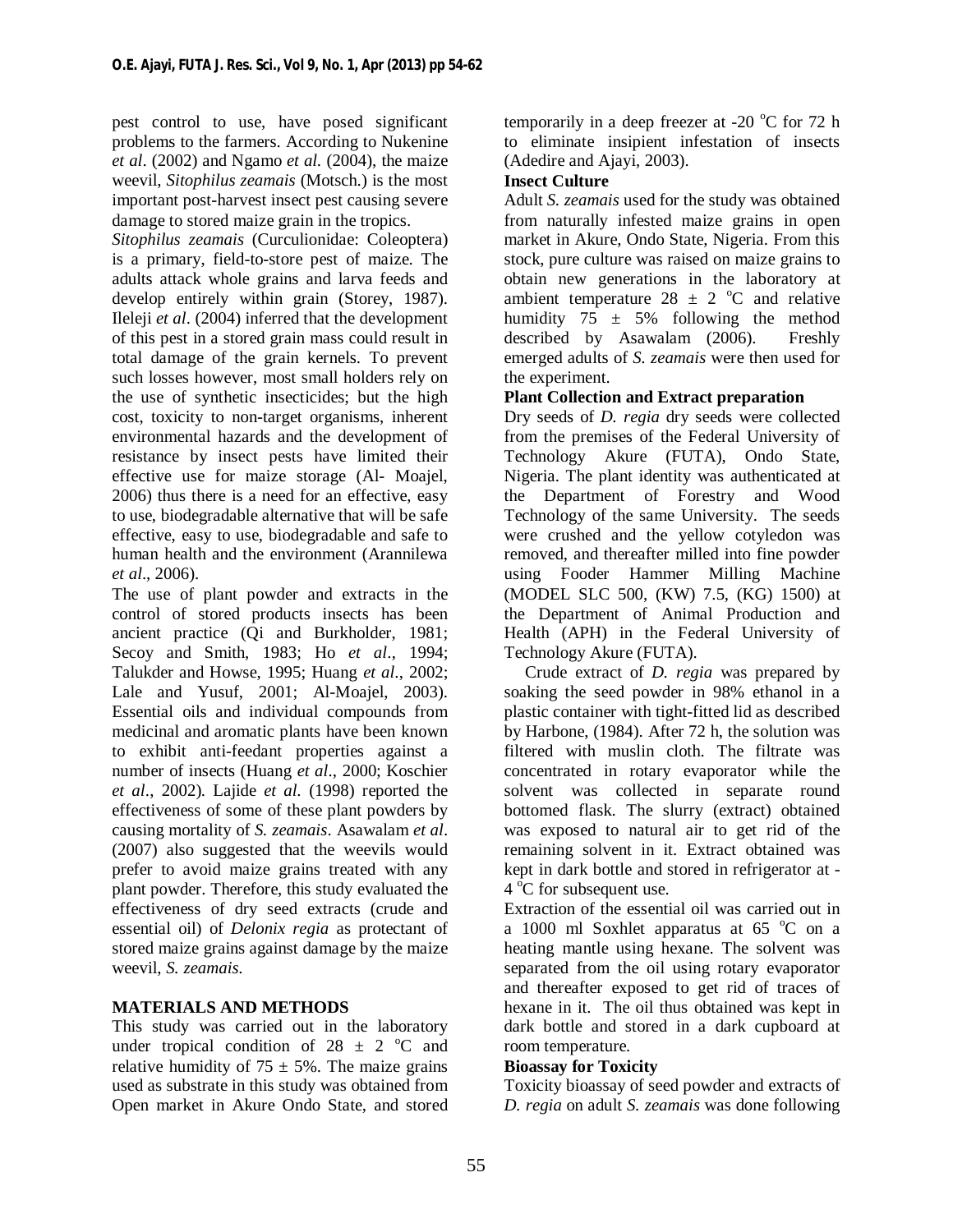the method of Asawalam *et al*. (2007) and Akinkurolere *et al*. (2006) respectively. Twenty grammes of maize grain were used as substrate in 5cm diameter plastic container. The powder, 0, 0.5, 1.0, 1.5 and 2.0 mg/g of the grain were thoroughly mixed with the maize to ensure uniform coating. Ten newly emerged unsexed adults *S. zeamais* were introduced into the containers and covered with the lid (Zapata and Guy, 2010).

Concentrations of ethanol extract, 0%, 0.5 %, 1.0%, 1.5%, and 2.0% w/v was prepared by adding 0.05, 0.1, 0.15 and 0.2g of the extract to 10 ml of ethanol respectively. One ml of each concentration was applied to each replicate and thoroughly mixed with the grain by shaking. The containers were left opened for 1 h to allow traces of ethanol to dry off and then 10 newly emerged unsexed adult *S. zeamais* were introduced into the containers and covered with the lids.

Oil extract, 0.05, 0.1, 0.15 and 0.2 ml was added to 10 ml of hexane to give 0.5 %, 1.0%, 1.5%, and 2.0% v/v respectively. The oil concentrations at 1 ml per replicate were thoroughly agitated to ensure uniform coating. The containers were left opened for 1 h so as to allow traces of hexane to dry off and then 10 newly emerged adult *S. zeamais* were introduced into the containers and covered with lids. Solvent treated and untreated experiments were set up as the control experiments. All treatments were replicated four times. Mortality of the insect was observed and recorded at 24 h interval for 120 h.

# **Statistical Analysis**

Data obtained were arcsine transformed and subjected to one way Analysis of Variance (ANOVA). Means were compared with Duncan's New Multiple Range Test (DNMRT) at 5% level of confidence. Mean and standard error of Back-transformed data were used in the figures. All statistical analyses were carried out using SPSS version 16 for windows (SPSS, 2003).

# **RESULTS**

# **Effect of** *Delonix regia* **seed powder on the mortality of adult** *S. zeamais*

 Figure 1 presents the results of the test of *D. regia* seed powder on the mortality of adult *S. zeamais.* Mortality of the insect was not concentration-dependent. The highest adult mortality at 24 h post-treatment was 5.0% in 1.0mg/g seed powder treated maize followed by 2.50% mortality in 0.5mg/g treatment. Zero percent mortality was recorded in 1.5 and 2.0mg/g treatment. At 120 h after treatment, 30% was the highest mortality recorded and this was obtained at 0.5 and 1.0 mg/g treatments. There was no significant differences  $(p>0.05)$ between mortality recorded in all the treatment concentrations and controls in all the hours of observation (Table 1).

### **Effect of ethanol extracts of** *D. regia* **seed on the mortality of adult** *S. zeamais*

 Mortality of adult *S. zeamais* exposed to ethanol extracts of *D. regia* seed is shown in Figure 2. Mortality at various extract concentrations increased with increase in exposure periods. The treatment with 1.5% v/w of ethanol extracts caused the highest adult mortality (7.5%) recorded at 24 h post treatment. There was no significant differences  $(p>0.05)$ between mortality recorded in all the treatment concentrations and controls in all the durations of observation (Table 1). Mortality increased with increase in exposure hour from 2.5% at 24 h exposure to 12.5% at 120 h exposure in 2.0mg/g treatment.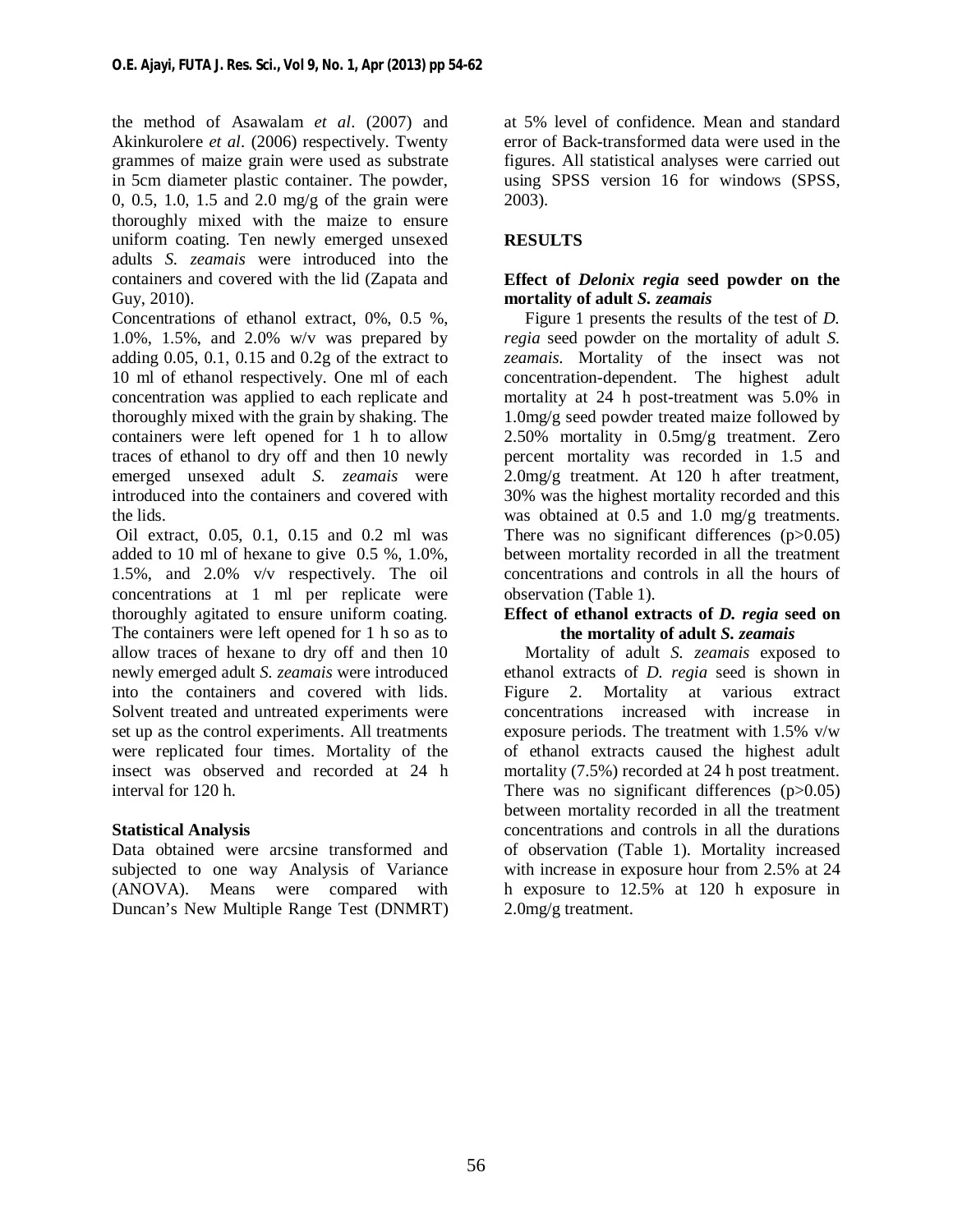

 **Figure 1: Mortality of** *S. zeamais* **exposed to seed powder of** *D. regia.*  **(Mean cumulative % mortality**  $\pm$  **SE).** 



 **Figure 2: Mortality of** *S. zeamais* **exposed to ethanol extract of** *D. regia* **seed (Mean cumulative % ± SE).**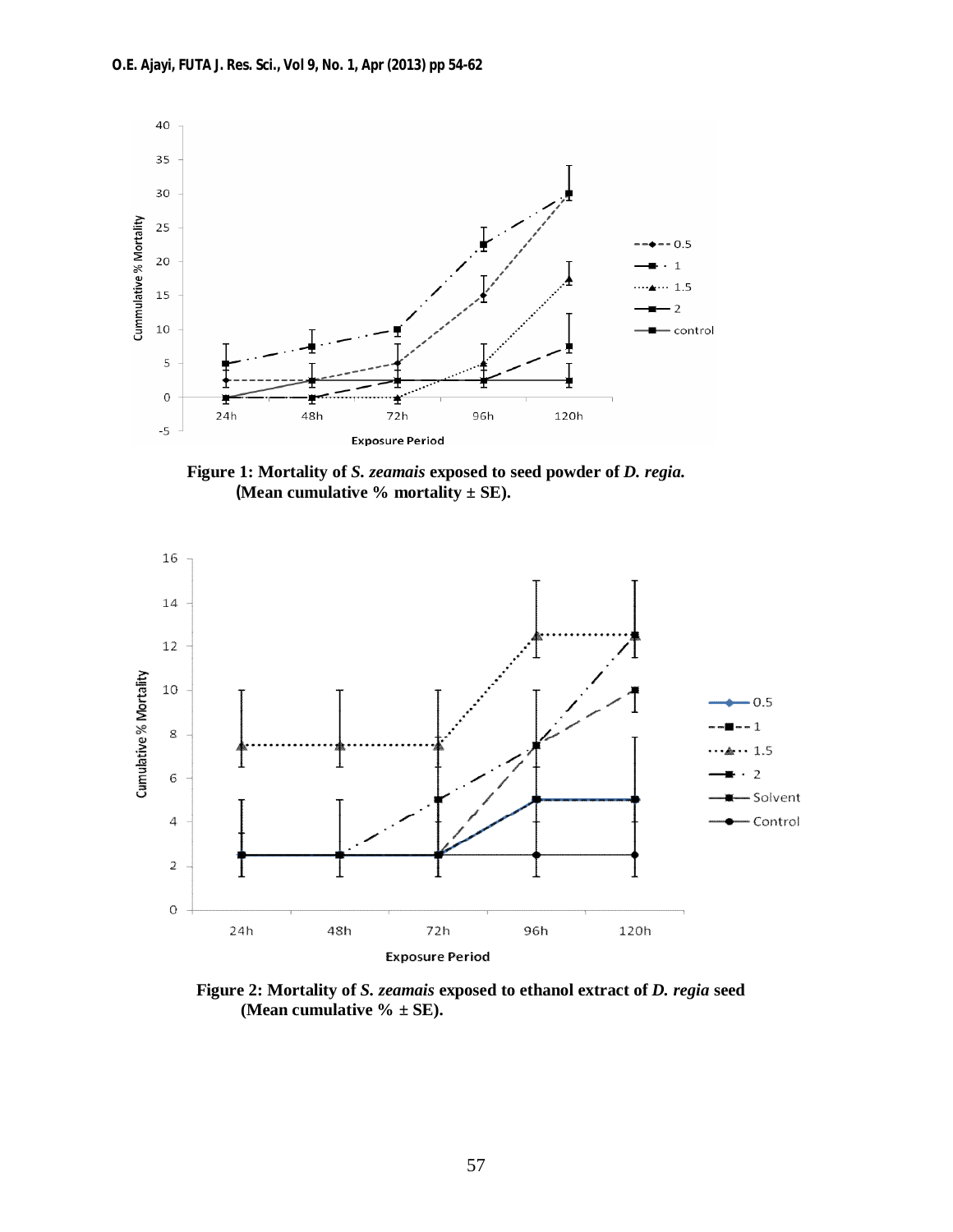### **Effect of essential oil extract of** *D. regia* **seed on mortality of adult** *S. zeamais*

Figure 3 shows the cumulative percent mortality of *S. zeamais* exposed to oil of *D. regia* seed. Insect mortality increased with exposure period at the various concentrations of treatments. The effect of the oil extracts differed significantly  $(p<0.05)$  across the various concentrations used

in all the durations of observation (Table 1). Mortality recorded was 7.50%, 32.50% 42.50% and 82.50% at 0.5, 1.0, 1.5 and 2.0% v/v respectively at 24hrs post-treatment. At 96 h post-treatment, 100% adult mortality was recorded at 1.0%, 1.5% and 2.0% treatment concentrations of the oil. Zero mortality was recorded in the control experiments.



**Figure 3: Mortality of** *S. zeamais* **exposed to seed oil of** *D. regia* **(Mean Cumulative % Mortality ± SE)**

**Table 1: Result of analysis of variance on mortality of** *S. zeamais* **recorded for 120 h at 24 h interval on maize treated with powder and extracts of** *D. regia* **seed.**

| Treatment   | OP(h) | DF             | <b>MS</b> | F     | P value | Alpha $(\alpha)$ |
|-------------|-------|----------------|-----------|-------|---------|------------------|
|             |       |                |           |       |         |                  |
| Seed powder | 24    | $\overline{4}$ | 0.200     | 1.714 | 0.199   | < 0.050          |
|             | 48    | 4              | 0.375     | 1.324 | 0.306   | < 0.050          |
|             | 72    | 4              | 0.575     | 2.029 | 0.142   | < 0.050          |
|             | 96    | $\overline{4}$ | 2.075     | 1.915 | 0.160   | < 0.050          |
|             | 120   | 4              | 6.375     | 1.700 | 0.202   | < 0.050          |
|             |       |                |           |       |         |                  |
|             | 24    | 5              | 0.242     | 0.757 | 0.592   | < 0.050          |
|             | 48    | 5              | 0.167     | 0.462 | 0.800   | < 0.050          |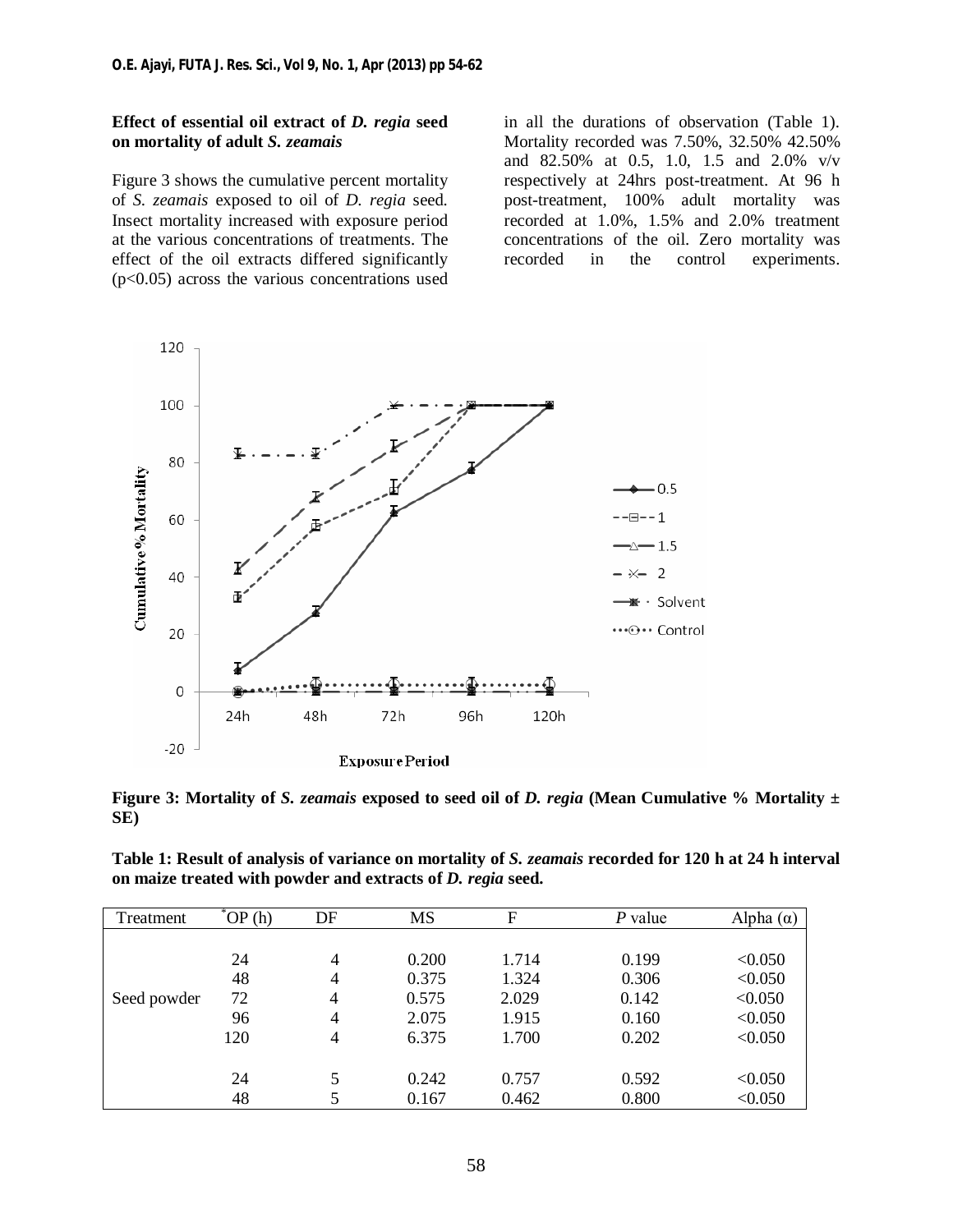| Ethanol extract<br>72 |     | 5 | 0.175   | 0.360    | 0.869 | < 0.050 |
|-----------------------|-----|---|---------|----------|-------|---------|
|                       | 96  | 5 | 0.467   | 0.646    | 0.668 | < 0.050 |
|                       | 120 | 5 | 0.742   | 1.302    | 0.307 | < 0.050 |
|                       | 24  | 5 | 41.500  | 13.105   | 0.000 | < 0.050 |
| Seed oil              | 48  | 5 | 48.242  | 19.848   | 0.000 | < 0.050 |
|                       | 72  | 5 | 71.767  | 69.827   | 0.000 | < 0.050 |
|                       | 96  | 5 | 96.567  | 491.486  | 0.000 | < 0.050 |
|                       | 120 | 5 | 104.042 | 2497.000 | 0.000 | < 0.050 |

\* OP = Observation period

Note: The degree of freedom is 4 because solvent experiment was not included in seed-powder treatment.

# **DISCUSSION**

*Delonix regia* seed powder and its ethanol extract were not toxic to *S. zeamais* but the oil was very effective at killing the insect. Antimicrobial activities of *D. regia* are well documented (Ravil *et al*., 2012; Jahan *et al*., 2010). Also, larvicidal activities (Aina *et al*., 2009) of different parts of this plant against insects of medical importance have been reported but the aspect of insecticidal activity against stored products pests has not been well explored (Nadra, 2004). There is no report on the use of any part of the plant against *Sitophilus* species. Similar results of non-effectiveness of some plant powders had been reported; Ogunleye and Adefemi (2007) reported that powder of *Garcinia kolae* had no lethal effect on *S. zeamais* in all treatments and the control even at 3 d post treatment. Fekadu *et al*. (2012) evaluated some botanical powders and oils for the control of *S. zeamais* and reported that the most potent botanicals are the oils. Emeazor and Okorie (2008) also reported that pulverized orange rind at six different doses from 0.5-3.0g had no significant mortality effect on adult *S. zeamais* for 42 days of observation. The results above, suggest that the seed is not effective in powder form. The relatively higher mortality observed at lower concentrations of the powder treatment might be as a result of the insect rubbing their body with the oily powder in the course of active movement which is inhibited by higher concentration of the powder. The mortality obtained in treatment with ethanol extract of the seed compared to its oil shows that the seed is not toxic.

Plant oils are commonly used in insect control because they are relatively efficacious against

virtually all life stages of insects (Don-Pedro, 1989, 1990; Adedire, 2003). This is in agreement with the result obtained in this study. Oil of *D. regia* seed resulted in higher mortality of *S. zeamais* compared to the powder and ethanol extract of the seed. This finding is in conformity with the report of Yalamanchilli and Punukollu (2000) who observed that the oil from the leaves of *Curcuma domestica* could effectively protect the seeds, against *Callosobruchus chinensis*, at 2.0% concentration. Bekele *et al*. (1997) also reported that *Ocimum kenyense* at 0.3% caused 35% of *Z. zemais*. The result is also concomitant with the findings of Al-Moajel (2006) that affirmed the insecticidal effect of *Sesbania sesban* seed oil on *Sitophilus granarius.* Ahmed *et al.* (1999) reported that after three days of treatment, 100% mortality of adult C*. chinensis* was recorded on neem oil-treated beans. Within 2 days, Fekadu *et al*. (2012) recorded 95% and 100% adult mortality of *S. zeamais* in *Brassica carinata* oil and *Gossypium hirsutum* oil treatment respectively. The potency of the oil might not be unconnected with the reason stated by Don-Pedro (1990) that oils of plant origin are highly lipophilic; and therefore have the ability to penetrate the cuticle of insects. Also the oil by contact could block the spiracles of the insect, leading to death by asphyxiation (Adedire and Ajayi, 2003). Though all the concentrations of oil extract evaluated proved active in the control of *S. zeamais*, the effectiveness is concentration and exposure period dependent. The low insect mortality recorded in the solvent-treated experiments shows that the insect mortality that occurred in extract-treated experiments was not influenced by the solvents.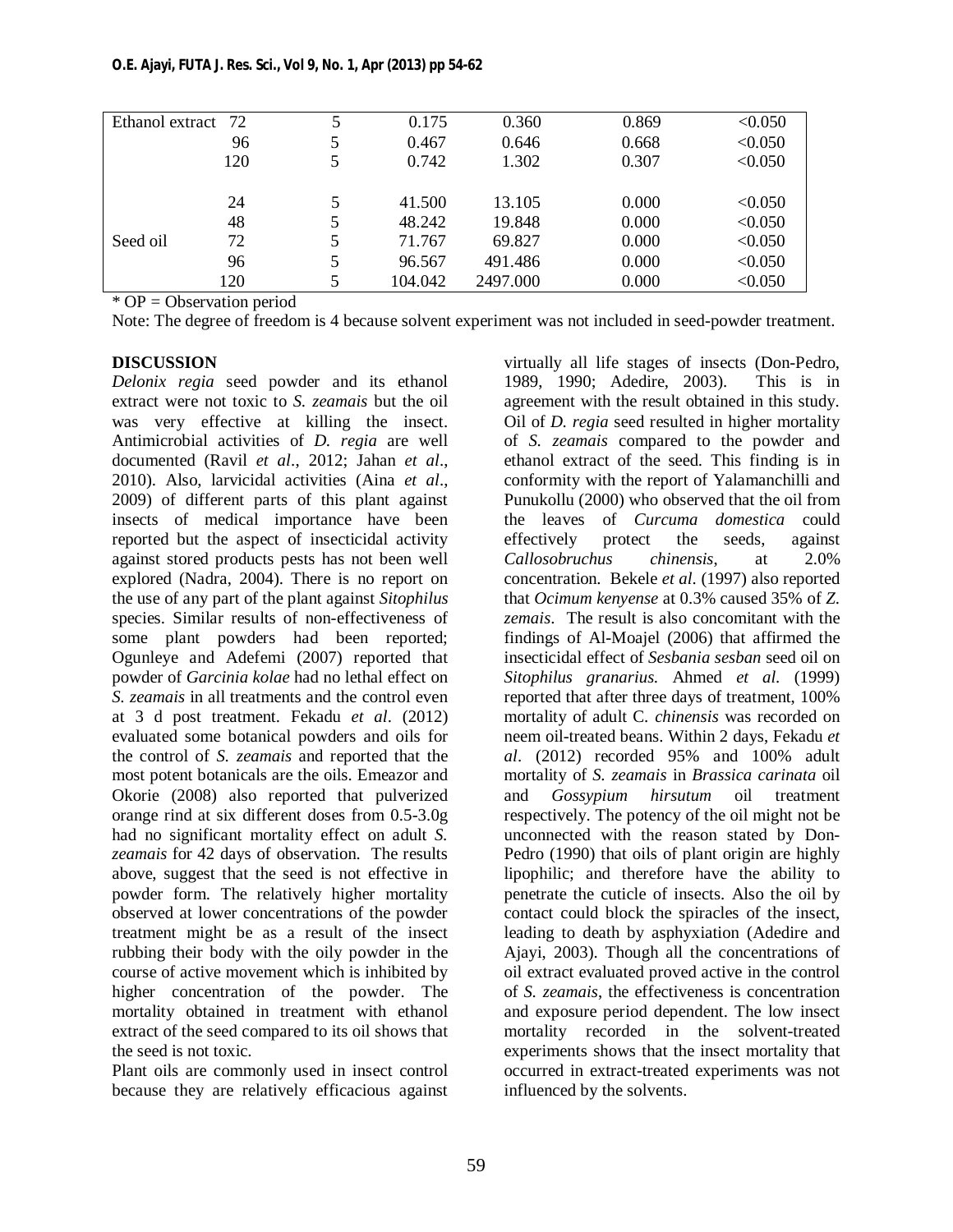### **CONCLUSION**

This investigation has revealed the potential of *D. regia* seed as plant derived insecticide against the maize weevil, *S. zeamais* in Nigeria. It is clear that the population of *S*. *zeamais* cannot be controlled by *D. regia* seed powder. The seed oil may have blocked the insect spiracles resulting in higher insect mortality. Availability of this plant makes it a promising material in improving the traditional grain storage practices.

# **REFERENCES**

- **Adedire, C.O**. (2003). Use of nutmeg *Myristica fragans* (Houtt.) powder and oil for the control of cowpea storage bruchid, *Callosobruchus maculatus* (Fabricius). Journal of Plant Diseases and Protection 109 (2): 193–199.
- **Adedire, C.O. and Ajayi, O.E.** (2003). Potential of sandbox, *Hura crepitans* (L.) seed oil for protection of cowpea seeds from *Callosobruchus maculatus* (F.) (Coleoptera: Bruchidae) infestation. Journal of Plant Diseases and Protection 110 (6): 602-610.
- **Ahmed, K. S, Itino, T. and Ichikawa T**. (1999). Effects of plant oils on oviposition preference and larval survivorship of *Callosobruchus chinensis* (Coleoptera: Bruchidae) on azuki bean. Applied Entomology and Zoology 34 (4): 547–550.
- **Aina, S. A, Banjo, A. D, Lawal, O. A, Okoh, H. I, Aina, O.O. and Dedeke, G.A**. (2009). The toxicity of extracts of *Tetrapleura tetraptera* (Aridan), *Delonix regia* (Flame of the Forest) and *Raphia vinifera* (Raffia Palm) on the Larvae of Anopheles gambiae. Academic Journal of Entomology 2(2): 67-70.
- **Akinkurolere, R. O. Adedire, C. O and Odeyemi O. O** (2006). Laboratory evaluation of the toxic properties of forest anchomanes, *Anchomanes difformis* against pulse beetle *Callosobruchus maculatus* (Coleoptera: Bruchidae), Journal of Insect Science 13: 25- 29.
- **Al-Moajel, N. H**. (2006). Use of *Sesbania sesban* (L.) Merr seed extract for the protection of wheat grain against the granary weevil, *Sitophilus granarius* (L.) (Coleoptera: Curculionidae). Scientific Journal of King

Faisal University (Basic and Applied Sciences 7(2): 121-136.

- **Arannilewa, S.T., Ekrakene, T. and Akinneye, J.O.** (2006). Laboratory evaluation of four medicinal plants as protectants against the maize weevil, *Sitophilus zeamais* (Mots). African Journal of Biotechnology 5(21): 2032-2036.
- **Asawalam, E.F.** (2006). Insecticidal and repellent properties of *Piper guineense* seed oil extract for the control of maize weevil, *Sitophilus zeamais*. Electronic Journal of Entomology and Agricultural Food Chemistry 5(3): 1389-1394.
- **Asawalam, E. F. and Hassanali, A**. (2006). Constituents of the essential oil of Vernonia amygdalina as maize weevil protectants. Tropical and Subtropical Agroecosystems 6: 95- 1002.
- **Asawalam, E. F., Emosairue, S. O., Ekeleme, F. and Wokocha, R. C**. (2007). Insecticidal effects of powdered parts of eight Nigerian plant species against maize weevil *Sitophilus zeamais* Motschulsky (Coleoptera: Curculionidae)*,* Electronic Journal of Entomology and Agricultural Food Chemistry 6(11): 2526-2533
- **Bekele, A.J., Obeng-Ofori, D. and Hassanali, A.** (1997). Evaluation of *Ocimum kenyense* (Ayobangira) as source of repellents,toxicants and protectants in storage against three major stored product insect pests. Journal of Applied Entomology 121: 169- 173
- **Don-Pedro, K. N**. (1989). Mode of action of fixed oils against eggs of *Callosobruchus maculatus* (F.) Pesticide Science 26: 107- 115.
- **Don-Pedro, K. N**. (1990). Insecticidal activity of fatty acid constituents of fixed vegetable oils against *Callosobruchus maculatus* (F) on cowpea. Pesticide Science 30: 295– 302.
- **Emeazor, K. C and Okorie, C.C**. (2008). Comparative efficacy of sweet orange, *Citrus sinensis* (L.) rind powder and oil for the control of maize weevil, *Sitophilus zeamais* (Motschulsky). Journal of Tropical Agriculture, Food, Environment and Extension 7(1) 9-14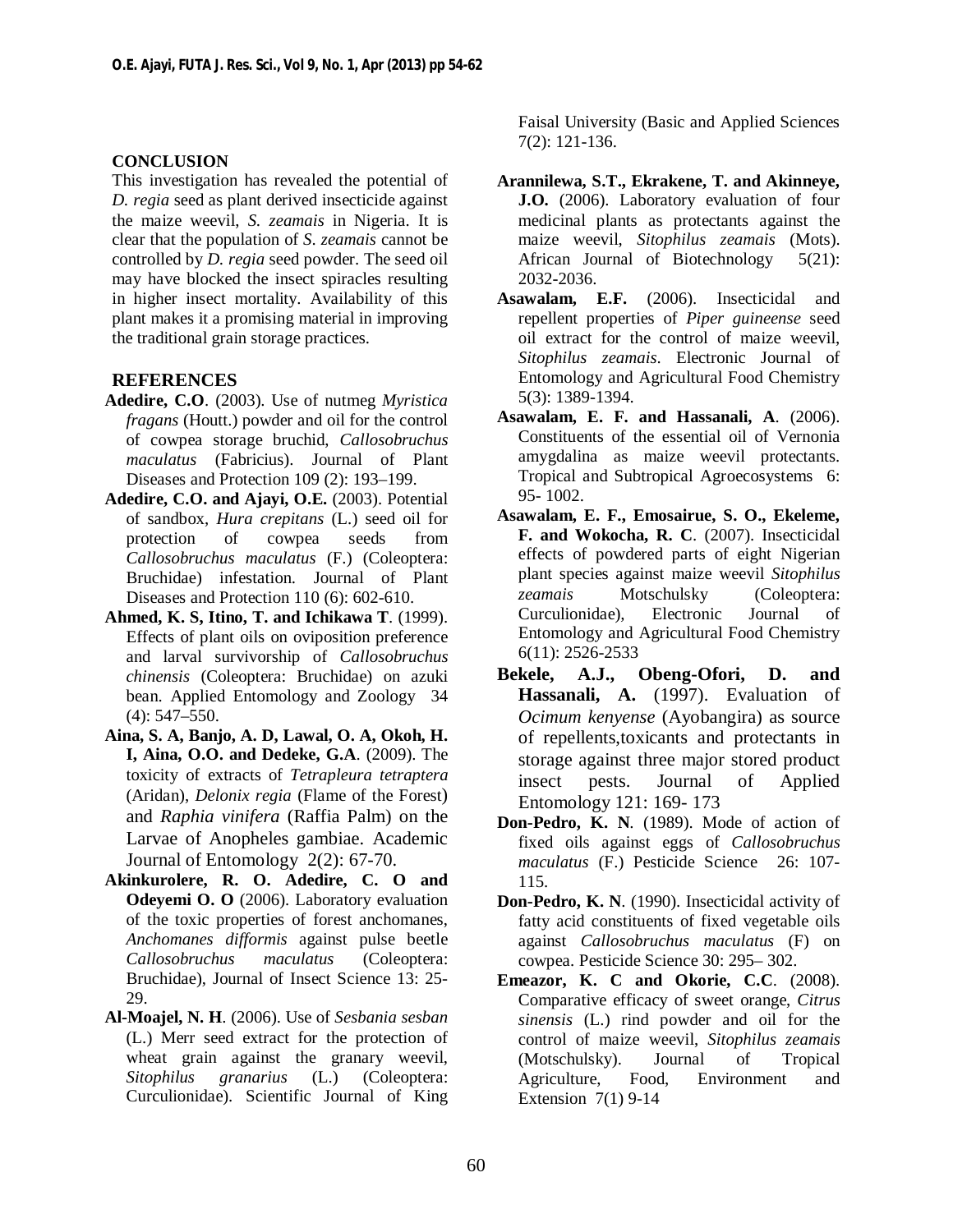- **Fekadu, G., Watoke, S. and Santiago D.R.** (2012) Evaluation of Plant Powders and Cooking Oils against Maize Weevil, *Sitophilus zeamais* M. (Coleopteran: Curculionidae) under Laboratory Conditions, Molecular Entomology 3(2): 4- 14 (doi: 10.5376/me.2012.03.0002)
- **Golob P, Moss C, Dales M, Fidgen A, Evans J and Gudrups I**. (1999). The use of spices and medicinals as bioactive protectants for grains. FAO Agricultural Services Bulleti*n* No 137. Food and Agriculture Organization of the United Nations, Rome.
- **Harbone, J. B**. (1984). Phytochemistry Methods: A Guide to Modern Techniques of Plant Analysis  $2<sup>nd</sup>$  Edition Chapman and Hall, London, Pg. 24, pp.101-130.
- **Ho, S. H, Cheng, L. P. L, Sim, K. Y and Tan, H. T. W**. (1994). Potential of cloves, *Syzygium aromaticum* (L.) Merr. and Perry as a grain protectant against *Tribolium castaneum* (Herbst) and *Sitophilus zeamais* Motsch. Postharvest Biological Technologies 4: 179-183
- **Huang, Y., Lam, S. L and Ho, S. H**. (2000). Bioactivities of essential oil from *Elletaria cardamomum* (L.) Maton. to *Sitophilus zeamais* Motschulsky and *Tribolium castaneum* (Herbst). Journal of Stored Products Research 36: 107–117.
- **Huang, Y., Tan, J. M. W. L, Kini, R. M and Ho, S. H**. (2002). Toxic and antifeedant action of nutmeg oil against *Tribolium castaneum* (Herbst) and *Sitophilus zeamais* Motsch. Jounal of Stored Products Research 33: 289– 298.
- **IITA** (1995). Plant Health Management Division. Annual Report. Pg 43.
- **Ileleji, K. E, Maier, D. E and Woloshuk, C.P**. (2004). Maize weevil, *Sitophilus zeamais* (Motschulsky) Adult survival, reproduction and control in stored corn under three temperature management strategies (Summer 2003 Pilot-Bin Trials). International Quality Grains Conference Proceedings, 1-11.
- **Jahan, I., Rahman, M., Rahman, M., Kaisar, M., Islam, M., Wahab, A. and Rashib, M**. (2010). Chemical and biological investigations of *Delonix regia* (Bojer ex Hook.) Raf. Acta Pharmaceutica 60 (2):207-215 (Online) 1846-

9558, ISSN (Print) 1330-0075, DOI: 10.2478/v10007-010-0018-7

- **Koschier, E. H, Sedy, K. A and Novak, J**. (2002). Influence of plant volatiles on feeding damage caused by the onion thrips *Thrips tabaci*. Crop Protection 21: 419–425.
- **Lajide, L., Adedire, C. O, Muse, W. A and Agele, S. O** (1998). Insecticidal activity of powders of some Nigerian plants against the maize weevil *Sitophilus zeamais* (Motsch) Entomological Society Nigeria Occasional Publications 31: 227 – 235.
- **Lale, N. E. S and Yusuf, B. A**. (2001). Potential of varietal resistance and *Piper guineense* seed oil to control infestation of stored millet seeds and processed products by *Tribolium castaneum* (Herbst). Journal of Stored Products Research 37: 63-75.
- Nadra, H. A. (2004). Testing some various botanical powders for protection of wheat grain against *Trogoderma granarium* Everts. Journal of Biological Sciences 4(5): 592-597.
- **Nelson, Z. and Guy, S.** (2010). Repellency and toxicity of essential oils from the leaves and bark of *Laurelia sempervirens* and *Drimys winteri* against *Tribolium castaneum*. Industrial Crops and Products, **32**: 405 – 410.
- **Ngamo, T. L. S, Goudoum, A, Ngassoum, M. B, Mapongmetsem, P. M, Kouninki, H. and Hance T**. (2004). Persistance of the insecticidal activity of five essential oils on the maize weevil, *Sitophilus zeamais* Motsch. (Coleoptera: Curculionidae). Journal of Agriculture and Applied Biological Sciences 69(3): 145-147.
- **Nukenine, E. N., Monglo, B., Awason, I., Ngamo, L. S. T, Thuenguem, F. F. N and Ngassoum M. B.** (2002). Farmer's perception on some aspects of maize production and infestation levels of stored maize by *Sitophilus zeamais* in the Ngaoundéré region of Cameroon. Journal of Biological and Biochemical Science 12(1): 18-30.
- **Ogunleye, R. F. and Adefemi, S. O**. (2007). Evaluation of the dust and methanol extracts of *Garcinia kolae* for the control of *Callosobruchus maculatus* (F.) and *Sitophilus zeamais* (Mots). Journal of Zhejiang University Science B. 8(12): 912–916. doi: 10.1631/jzus.2007.B0912